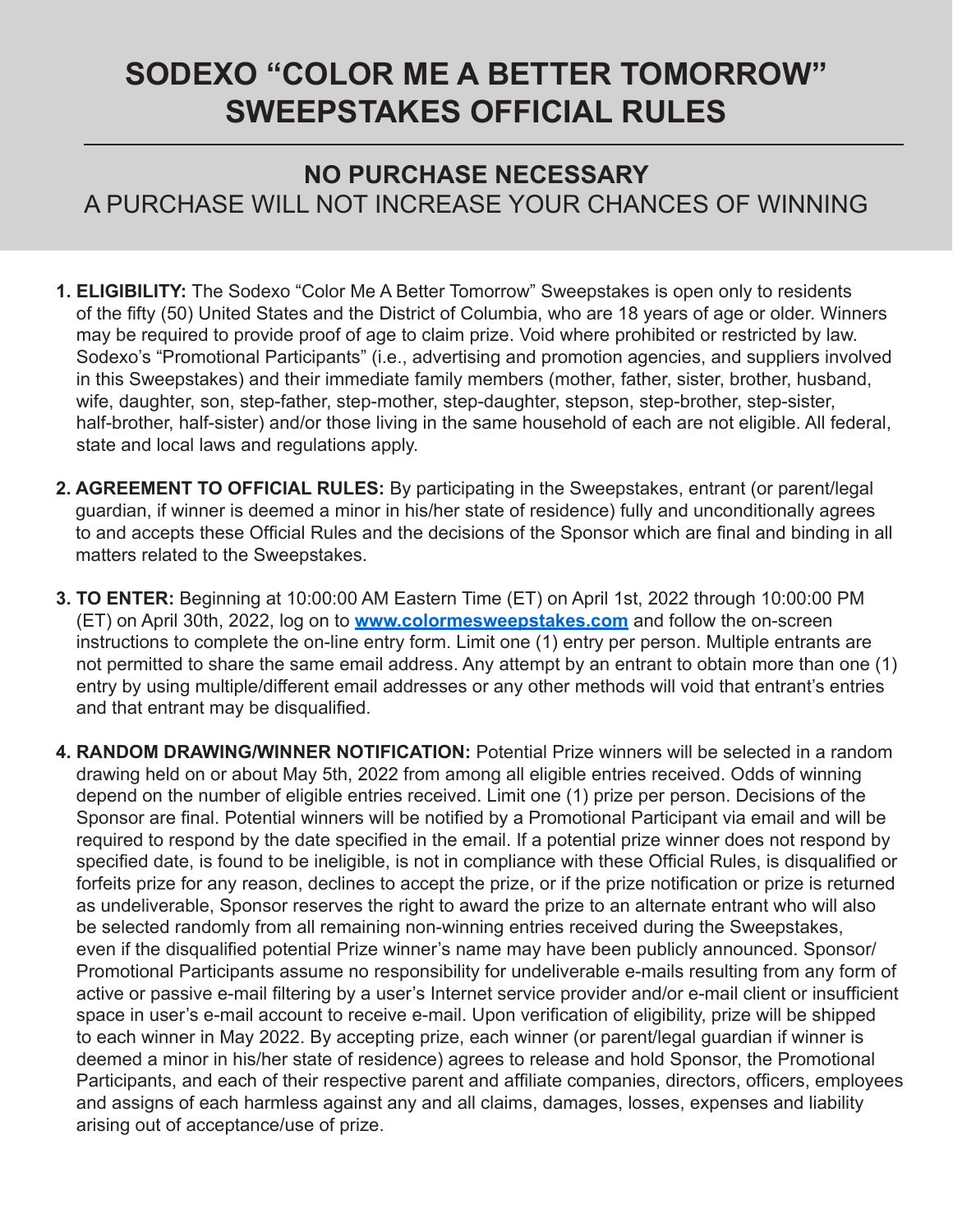- **5. PRIZE AND APPROXIMATE RETAIL VALUE ("ARV"); Forty (40) Grand Prizes:** Each winner will receive a \$50 Visa® Gift Card. Prize consists of only the item specifically listed. Sponsor reserves the right to substitute prize with a prize of equal or greater value if prize is unavailable for any reason. No substitution, cash redemption or transfer of prize by winner permitted. Gift Card is not exchangeable or redeemable for cash and is subject to all terms and conditions of use as established by issuer. Sponsor is not responsible for lost or stolen gift card, which will not be replaced. All federal, state and local taxes are the sole responsibility of winner.
- **6. GENERAL RULES:** All materials submitted become the property of Sponsor and will not be returned. By participating in this Sweepstakes, entrants (or parent/legal guardian if winner is deemed a minor in his/her state of residence) acknowledge and agree that Sponsor may collect the personal information submitted by them and use the information pursuant to their privacy policy available online at **https://us.sodexo.com/legal-privacy/privacy-policy.html**. Acceptance of prize constitutes permission to the Sponsor to use winners' names and/or likenesses for purposes of advertising and trade without further compensation, unless prohibited by law. Entrants (or parent/legal guardian if entrant is deemed a minor in his/her state of residence) assume all liability for any injury or damage caused, or claimed to be caused, by participation in this Sweepstakes, and the acceptance or use of any prize. In the event a dispute arises regarding specific individual entitled to receive prize, entry will be declared made by the "authorized e-mail account holder" and any damage made to the website will also be the responsibility of the authorized e-mail account holder of the email address submitted at the time of entry. "Authorized e-mail account holder" is defined as the natural person who is assigned to an e-mail address by an Internet access provider, online service provider or other organization (e.g., business, educational institution, etc.) that is responsible for assigning e-mail addresses for the domain associated with the submitted e-mail address. Entrant may be requested to provide Sponsor with proof that the entrant is the authorized e-mail account holder of the e-mail address associated with the account/submission. Proof of submitting entries will not be deemed to be proof of receipt by Sponsor.
- **7. WEBSITE:** Sponsor is not responsible for illegible, lost, late, damaged, destroyed, inaccurate, delayed, incomplete, unintelligible, non-delivered, misdirected, stolen entries or entries not received by entry deadline; or for any incorrect or inaccurate information, whether caused by entrants, printing errors or by any equipment or programming associated with or utilized in the Sweepstakes; or for incomplete, inaccurate, lost, interrupted, disconnections or unavailable network, satellite, telephone networks or lines, cellular towers or equipment (including handsets), computer online systems, computer equipment, software, viruses or bugs, servers or providers, or other connections, availability or accessibility; or for unauthorized access to, or alteration of entries; or miscommunications, failed computer, telephone, cellular, satellite, or cable transmissions, lines or other technical failure; or for jumbled, scrambled, delayed, or misdirected transmissions, computer hardware or software malfunctions, failures or difficulties; or for any other errors of any kind, whether human, technical, mechanical, electronic or network, including, without limitation, any errors which may occur in connection with the administration of the Sweepstakes or in any Sweepstakes-related materials; or for the incorrect or inaccurate capture of entry or other information, or the failure to capture any such information. Any use of robotic, automatic, programmed or like entry methods will void all entries affected by such methods and be deemed tampering. Sponsor reserves the right to prohibit the participation of an individual if fraud or tampering is suspected, or if the individual fails to comply with any requirement of participation as stated herein or with any provision in these Official Rules. You may not attempt, or authorize, encourage, or support others' attempts, to circumvent, reverse engineer, decrypt, break or otherwise alter or interfere with the Service. ANY ATTEMPT BY AN INDIVIDUAL TO DELIBERATELY DAMAGE ANY WEB SITE OR UNDERMINE THE LEGITIMATE OPERATION OF THIS SWEEPSTAKES IS A VIOLATION OF CRIMINAL AND CIVIL LAWS, AND SHOULD SUCH AN ATTEMPT BE MADE, SPONSOR RESERVES THE RIGHT TO SEEK REMEDIES AND DAMAGES